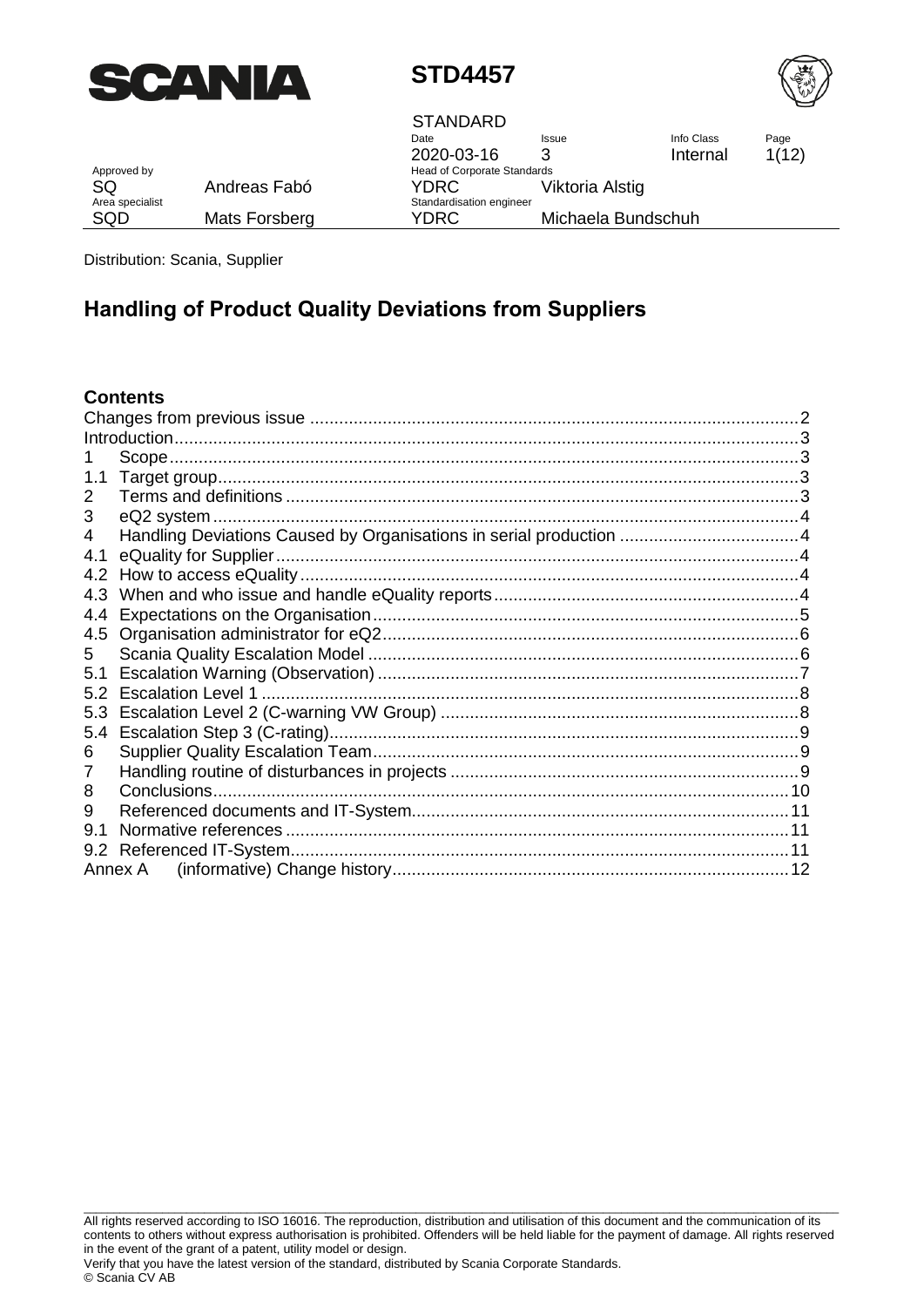| <b>SCANIA</b> |
|---------------|
|---------------|



Date 2020-03-16 Issue 3 Info Class Internal STANDARD

Page 2(12)

### <span id="page-1-0"></span>**Changes from previous issue**

The whole standard STD4457 is reworked and suppliers are expected to read the entire STD. The main changes are:

- Title has been changed.
- Logistic deviations have been transferred to STD4172 Logistic manual.
- Major revision of chapters [5](#page-5-1) *[Scania Quality Escalation Model](#page-5-1)* and [6](#page-8-1) *[Supplier](#page-8-1) Quality [Escalation Team.](#page-8-1)*

Due to many changes, the changes are NOT shaded or marked in another way.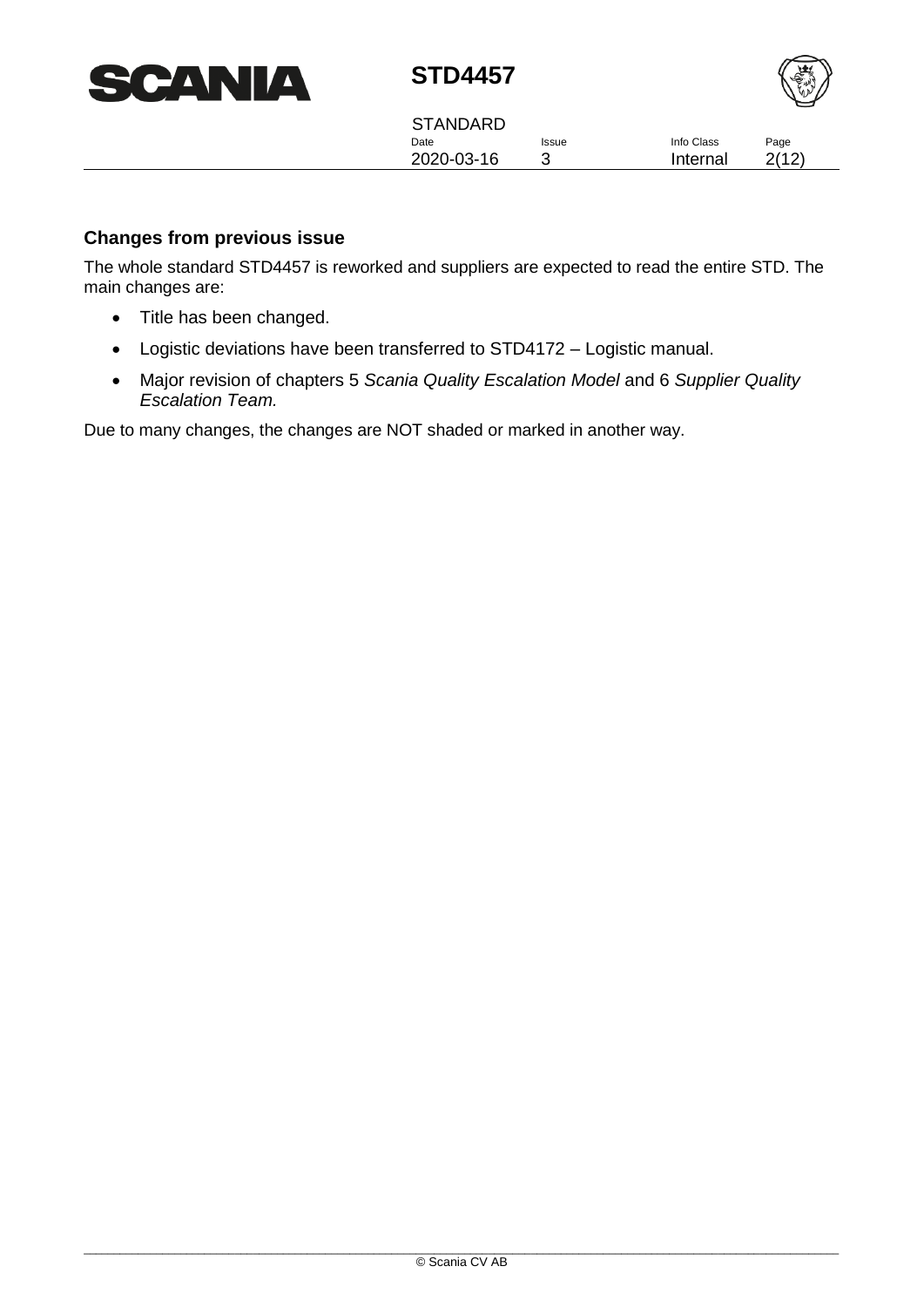| <b>CANIA</b><br><b>AND</b><br>$\blacksquare$ |
|----------------------------------------------|
|----------------------------------------------|



| <b>STANDARD</b> |              |            |       |
|-----------------|--------------|------------|-------|
| Date            | <b>Issue</b> | Info Class | Page  |
| 2020-03-16      |              | Internal   | 3(12) |

### <span id="page-2-0"></span>**Introduction**

This document describes Scania's expectations and demands on external Organisations regarding deviation handling. It contains a short presentation of the deviation handling process. Important parts of this workflow such as eQuality, Supplier Quality Escalation Team and the Supplier Quality Escalation Model (Critical Supplier Program) are presented together with information where to find more detailed information.

It is demanded from all Organisations supplying to Scania, that concerned people read this document, are aware of Scania's demands and expectations regarding deviation handling and act accordingly.

### <span id="page-2-1"></span>**1 Scope**

High product quality and delivery performance are, and will be, key factors for Scania's success in today's and tomorrow's business. Since the Organisations contribute for an important share to the final product and process quality, it is important that Organisations understand Scania's expectations in this process.

- A successful introduction of projects, that follows the quality assurance planning before the introduction conscientiously, is an important prerequisite for a life cycle without problems with the purchased part.
- When deviations occur, Scania considers them as an opportunity and important input for continuous improvement at Organisations side. Scania requires from Organisations high quality of the preventive actions taken to assure that a deviation, caused by the same root cause, cannot occur again.
- The PPM (Part Per Million) level and the numbers of eQuality reports issued to an Organisation (together with target levels when agreed) are used by Scania to analyse and rate the performances in product quality of the Organisations.

This document provides answers to the following questions:

How does Scania handle deviations caused by the Organisation in

- Projects and
- Deviations regarding product/process quality

### <span id="page-2-2"></span>**1.1 Target group**

This document is important for all Organisations that (will) deliver parts/components to Scania and are or will be connected to the eQuality system.

The quality contact person within the Organisation is responsible to distribute copies of this document to the relevant persons within the company. These persons can be; people working with projects, customer claims regarding product quality and logistics and the people working with the eQuality system.

### <span id="page-2-3"></span>**2 Terms and definitions**

Following IATF16949 terminology the suppliers delivering to the OEM (customer) are called Organisations and tier 2 – n are defined as Suppliers.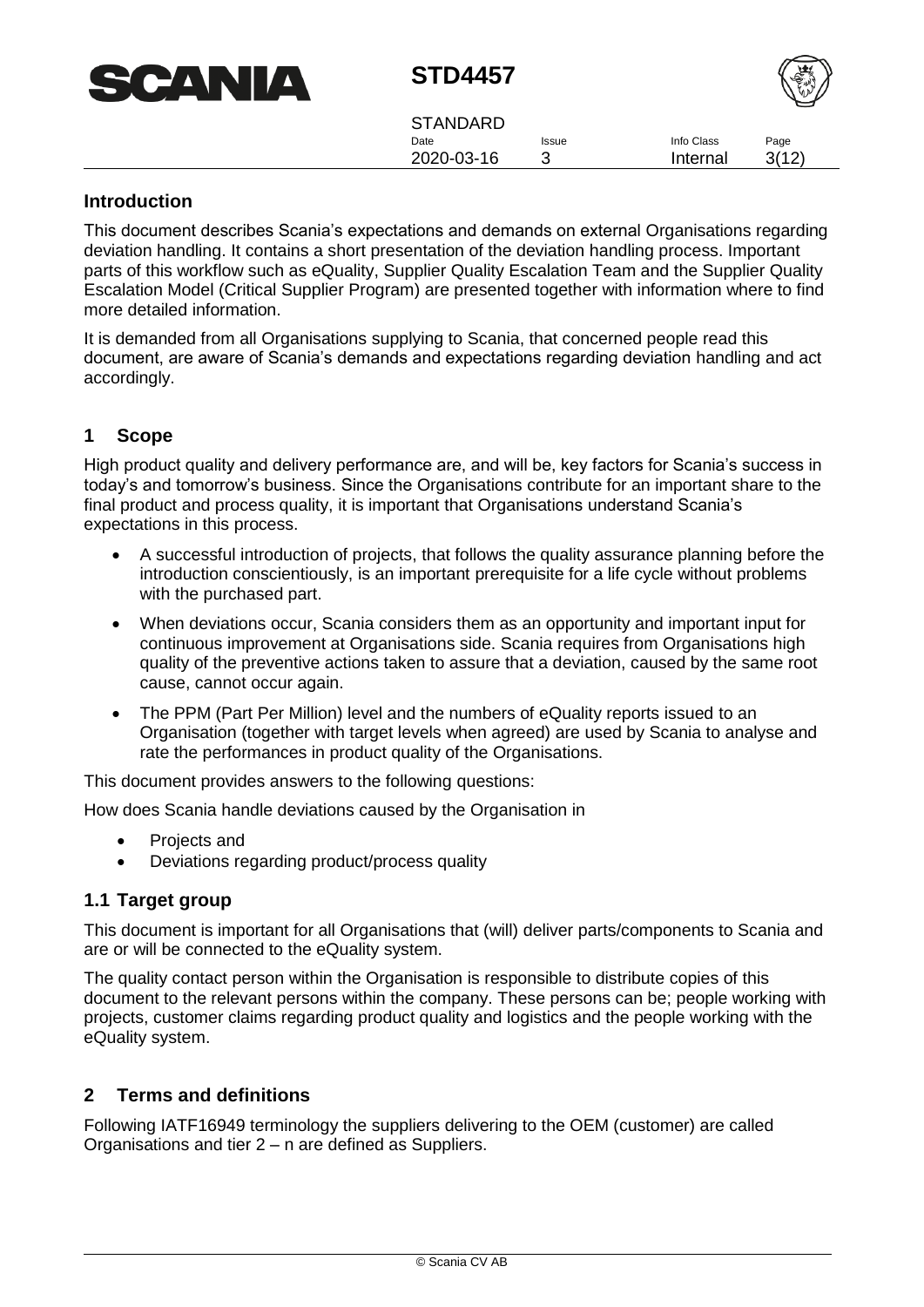



Date 2020-03-16 Issue 3 Info Class Internal Page 4(12) **STANDARD** 

### <span id="page-3-0"></span>**3 eQ2 system**

The eQ2 system is a web-based system, which connects internal and/or external Organisation users. The system supports processes related to deviation handling, invoicing the related incurred costs, change management and part release for serial production. eQ2 consists of the following modules:

eQuality handles product quality and logistical deviations for zero mileage and mileage caused by external Organisations.

eInternal handles product quality and logistical deviations found on parts/components received from departments or units belonging to the Scania group.

eSCR handles Organisation initiated changes on earlier released products and/or processes and shall be proposed via the Supplier Change Request routine.

eCarrier handles deviations found in the inbound and outbound transportation flows caused by Carrier's licensed by the customer.

ePPAP handles the Production Part Approval Process (PPAP/PPA) between the customer and external Organisations.

eQW (Early Quality Warnings) handle suspected product quality symptoms where external Organisation support and expertise are needed to determine if there is a problem.

eInvoice gives an overview of the costs incurred by the customer, and handles the reimbursement, related to the deviation handling in eQuality.

All information and communication should be added in the English language.

<span id="page-3-1"></span>Manuals for each module are stored on Scania Supplier Portal SSP.

### **4 Handling Deviations Caused by Organisations in serial production**

#### <span id="page-3-2"></span>**4.1 eQuality for Supplier**

Scania's intention is to continuously reduce the number of disturbances and interruptions due to quality problems in daily operations. To support these activities, Scania introduced a web-based application "eQuality for Suppliers" in which module deviations are reported and the follow up will be made.

The eQuality system contains information like deviation reports (registered on the Organisations), pictures and other attachments, contact persons, statistics etc.

#### <span id="page-3-3"></span>**4.2 How to access eQuality**

eQuality is only accessible for internal users and for connected external users via the Scania Supplier Portal (SSP [https://supplier.scania.com\)](https://supplier.scania.com/). An Organisation user needs first request access to Scania Supplier Portal (SSP) and then also an account for the eQuality system. Access to SSP and eQuality is managed by the appointed administrator(s) for both systems at the Organisation.

#### <span id="page-3-4"></span>**4.3 When and who issue and handle eQuality reports**

In each Scania unit that receives purchased parts (Production and Spare Parts), there is staff handling technical and logistical issues reported by operational production or logistical staff. They follow up the progress in issued reports during daily pulse meetings and review, approve or reject answers and proposed solutions from the Organisation.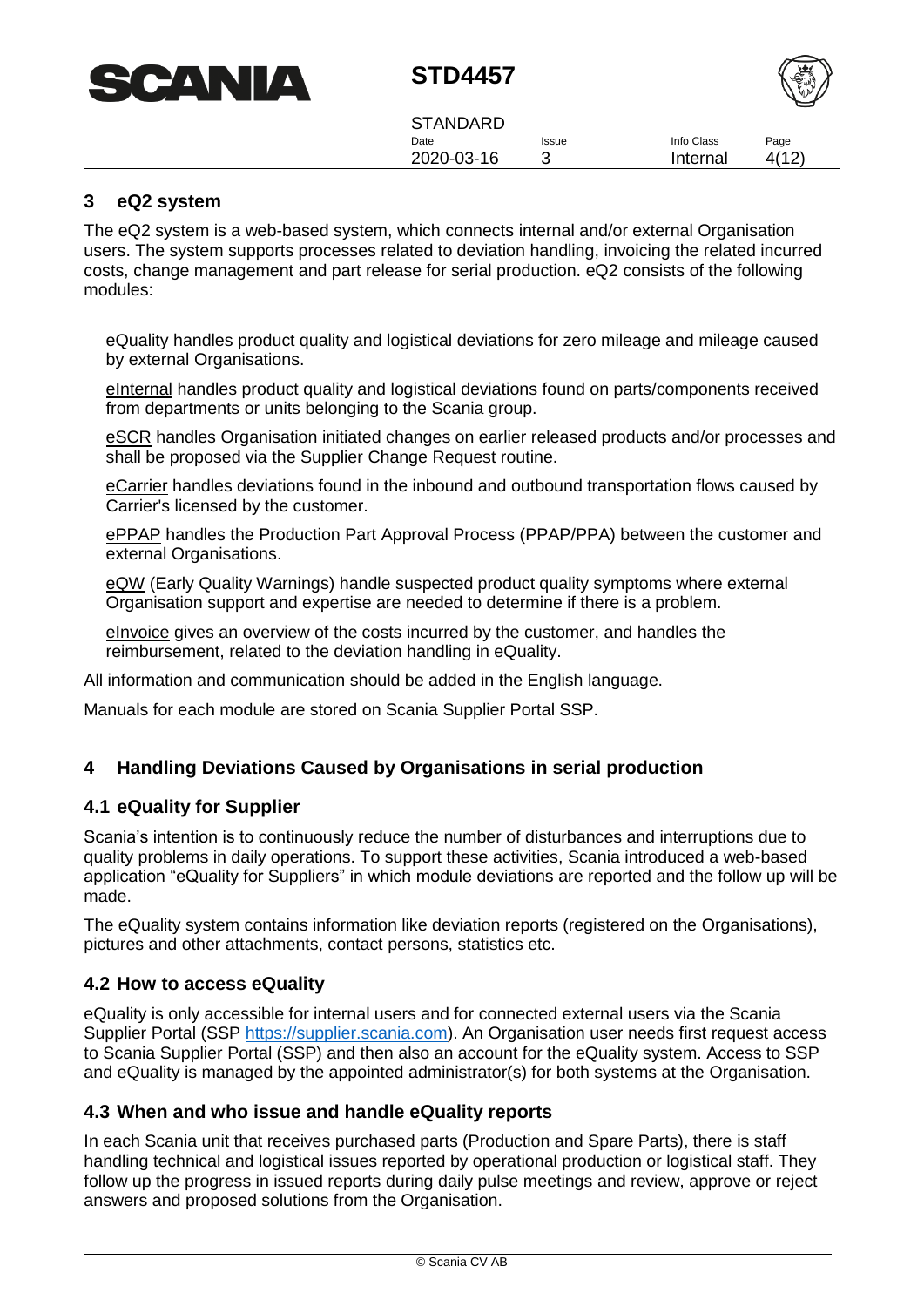

Date 2020-03-16 Issue 3 Info Class Internal Page 5(12) **STANDARD** 

Deviations are reported in eQuality from the moment Scania owns the parts (usually after pick up from Organisations premises). Also Field Quality issues are reported in eQuality if corrective action is demanded form the Organisation.

The Organisation's facility that received the Scania purchase order, is also the facility connected to the eQuality system and is responsible for the communication with Scania in all eQuality modules. In each issued report, there can be only one part number and symptom at a time being reported.

The issuer of the eQuality report, or for escalated cases the Supplier Quality Escalation assignment leader, is authorised to approve proposed corrective actions after a deviation occurred.

The full responsibility for corrective actions however remains at the Organisation at all times.

A request to submit PPAP documents and Part Submission Warrant (PSW) after deviation handling may be issued via the ePPAP module.

All written eQuality reports are classified according to Scania's Classification Of Deviation (COD). A deviation can be classified in eQuality as Critical, Major or Standard (C, M or S). See the eQuality manual Appendix C.

All customer units issue eQuality reports for deviations found in their own unit. This means that there can be several reports for the same deviation.

If the Organisation has informed the customer that suspected parts are shipped, and the deviation is not found and reported yet by any unit, a report needs to be issued (for traceability and invoicing) but the reported quantity will not be counted as PPM relevant.

In most cases an invoice will be presented to the Organisation for the costs related with the deviation handling and/or the reimbursement for parts, which could not be used.

The communication concerning reported deviations and invoices is with the issuers of the reports (phone number on top of the eQuality report).

### <span id="page-4-0"></span>**4.4 Expectations on the Organisation**

Organisation users of eQuality shall check their mailbox at least twice a day, morning and afternoon, for notification mails from the eQ2 system. These mails are sent to all connected users for a module when a report has been issued, updated or closed.

Preventive measures shall be taken to secure that notification messages received from the eQuality system do not end up in the spam manager.

Since the eQuality system is used globally by Production Units and Spare Parts in different time zones and where the holiday periods differ, information about deviations can come to the Organisation continuously. The Organisation is expected to work with, and update the reports without delay, so they reflect the actual status in the problem-solving process continuously.

It should always be possible to reach an Organisation's customer representative by phone for support.

The goal for the Organisation is to re-establish the normal situation, how it was before the deviation started, and remain as close as possible to the original PPAP when presenting your Corrective Action Plan (CAP).

Major process changes shall be addressed for approval in the eSCR module and a sufficient interim solution in the eQuality report has to be provided. The interim solution is needed to make it possible to close the report.

When the Organisation reported in eQuality a credible CAP (which consists of short-term action (STA), root cause (RC) and long-term action (LTA) with an acceptable time schedule for implementation), the case might be closed, unless a confirmation of implementation is demanded.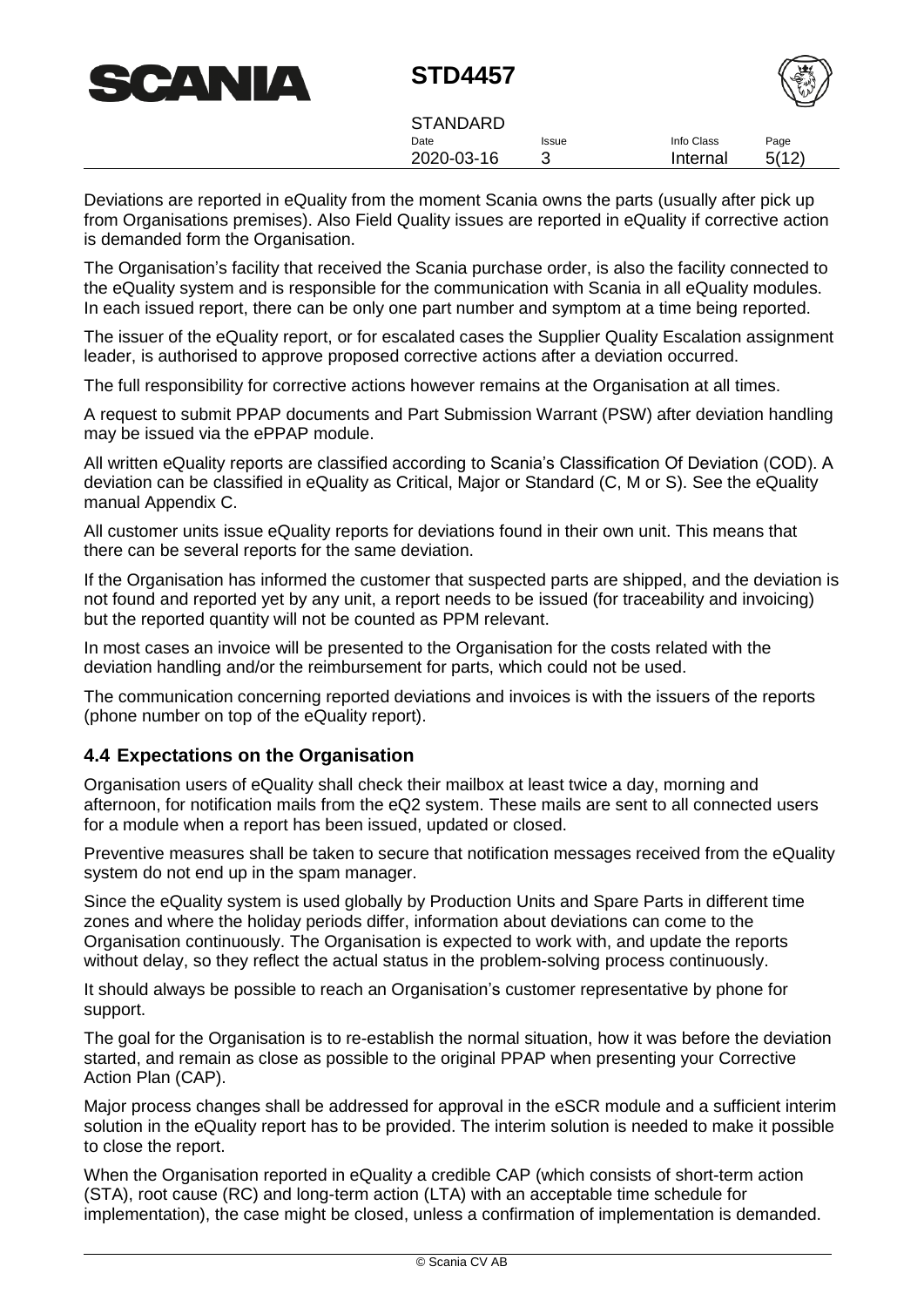

|      |            | W    |
|------|------------|------|
| ssue | Info Class | Page |

Date 2020-03-16 Issue 3 Internal 6(12) **STANDARD** 

The PPAP file on site shall always reflect the actual product and process situation. After deviation handling the Supplier Quality Manager (SQM) responsible for the PPAP might ask the Organisation to submit the updated PPAP documents in ePPAP.

Scania's expectations regarding answering eQuality are described in the eQuality manual. The expectations concern e.g.:

- Short Term Action (STA). All 11 questions must be completed satisfactorily. The lead time for answering the STA is 24/48 hours.
- Root Cause (RC). A thorough root cause analysis for the real problem (occurrence) and the missed detection should be executed and the result to be described in the eQuality report using the 5 x Why method. 8D's or other supporting information can be attached. It shall also be shown what was wrong or missing in the PPAP when it concerns a technical issue.
- Long Term Action (LTA). Credible and durable corrective actions with acceptable time lines to implementation (approximately 3 months) to solve the problems and prevent for recurrence should be presented within 10 calendar days.

For the right understanding on both sides, it is recommended to take notice of:

*"Code of conduct concerning the communication between Organizations and Scania via the eQuality system".*

This "Code of Conduct" can be found on SSP in the listing with user guides concerning the eQuality system.

### <span id="page-5-0"></span>**4.5 Organisation administrator for eQ2**

The appointed Organisation administrator for eQuality shall keep the contact information up-to-date at all times with staff members on site where the parts are produced and who have also the authority and responsibility for corrective actions. All these contacts will receive notifications from the eQuality system when reports are issued, updated or closed.

For all modules, there shall be at least one extra person added. For the module eQuality, there shall also be logistical users updated as mail receivers.

To assure the actuality of contact persons and their access in web portals and the eQ2 application, a documented validation routine shall be carried out by the Organisation after relevant staff changes, or at least twice per year, if no staff changes occur. A documented carryover routine for the administrators functions (portal and eQ2) is mandatory.

<span id="page-5-1"></span>Organisation users shall log in with their own personal account to SSP and the eQuality system.

### **5 Scania Quality Escalation Model**

The Scania Quality Escalation Model is part of the Volkswagen Critical Supplier Program. It consists of four levels (see Figure 1), Level 3 escalations are managed by Volkswagen "Group Quality Assurance Purchased Parts". Escalation process for logistical issues is described in STD4172 – Scania Logistics Manual.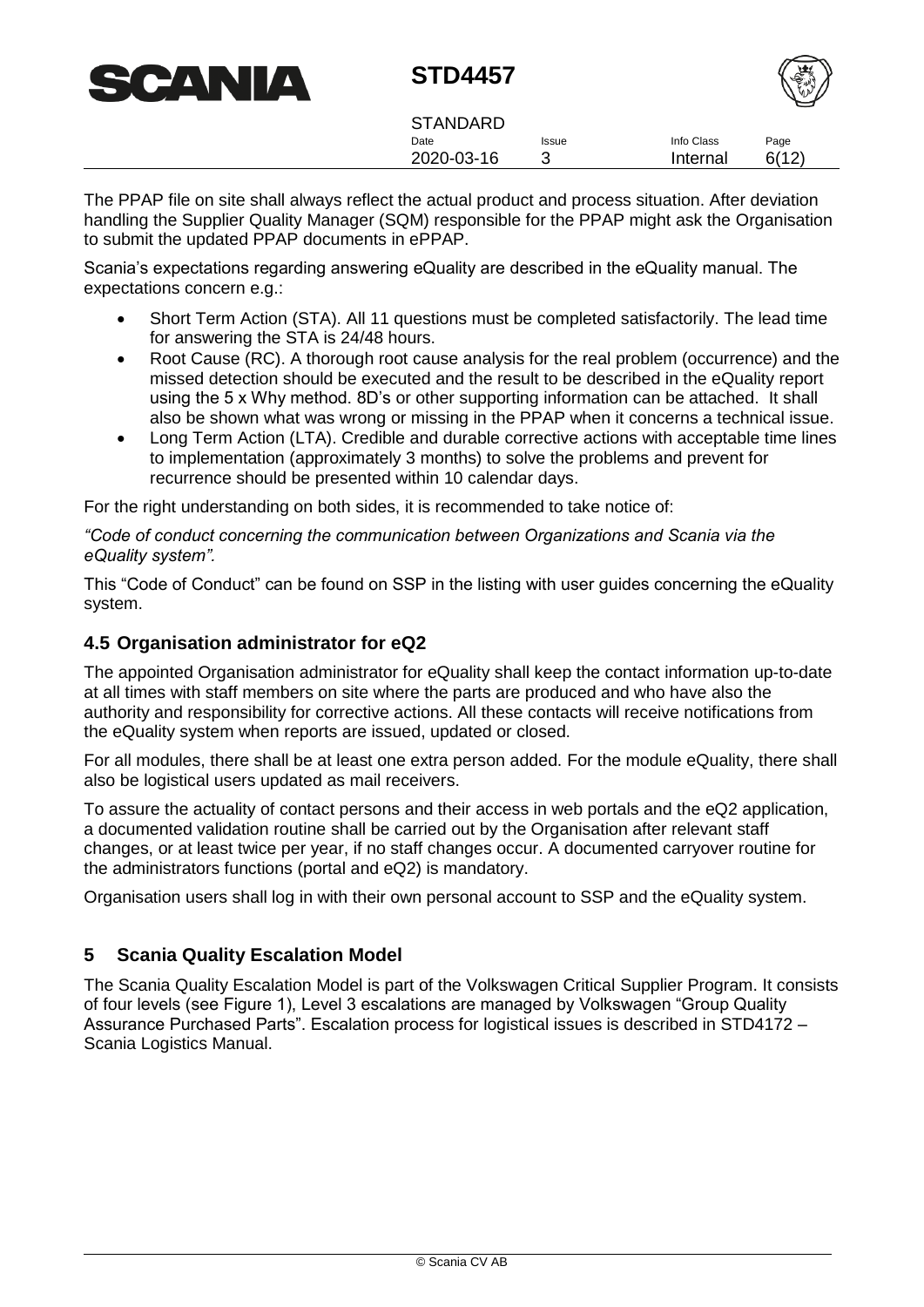



Date 2020-03-16 Issue **STANDARD** 





**Figure 1 – Scania Quality Escalation Model**

During normal daily operation, Scania units handle and close product quality deviations themselves. However when there are deviations from agreed processes and standards the following escalations can occur:

# <span id="page-6-0"></span>**5.1 Escalation Warning (Observation)**

When the Organisation is not performing in a satisfactory way in terms of managing deviations, an escalation warning can be issued. The Organisation will be informed by the assignment leader and receive a warning letter, informing the Organisation about expectations and goals to be fulfilled for case closure. An escalation warning can be made if:

1. Actions taken in eQuality report are not satisfactory and are meeting a defined handover criteria. The case will be handled by the Supplier Quality Escalation Team and will be followed up at Organisations production unit and Scania Production Unit (PRU). Criteria's can for example be that timelines for short-term action (STA), root cause analysis (RCA) and longterm action (LTA) have passed without acceptable reason, see Figure 2.



**Figure 2 – Quality claims (eQ reports) can be handed over to Supplier Quality Escalation Team**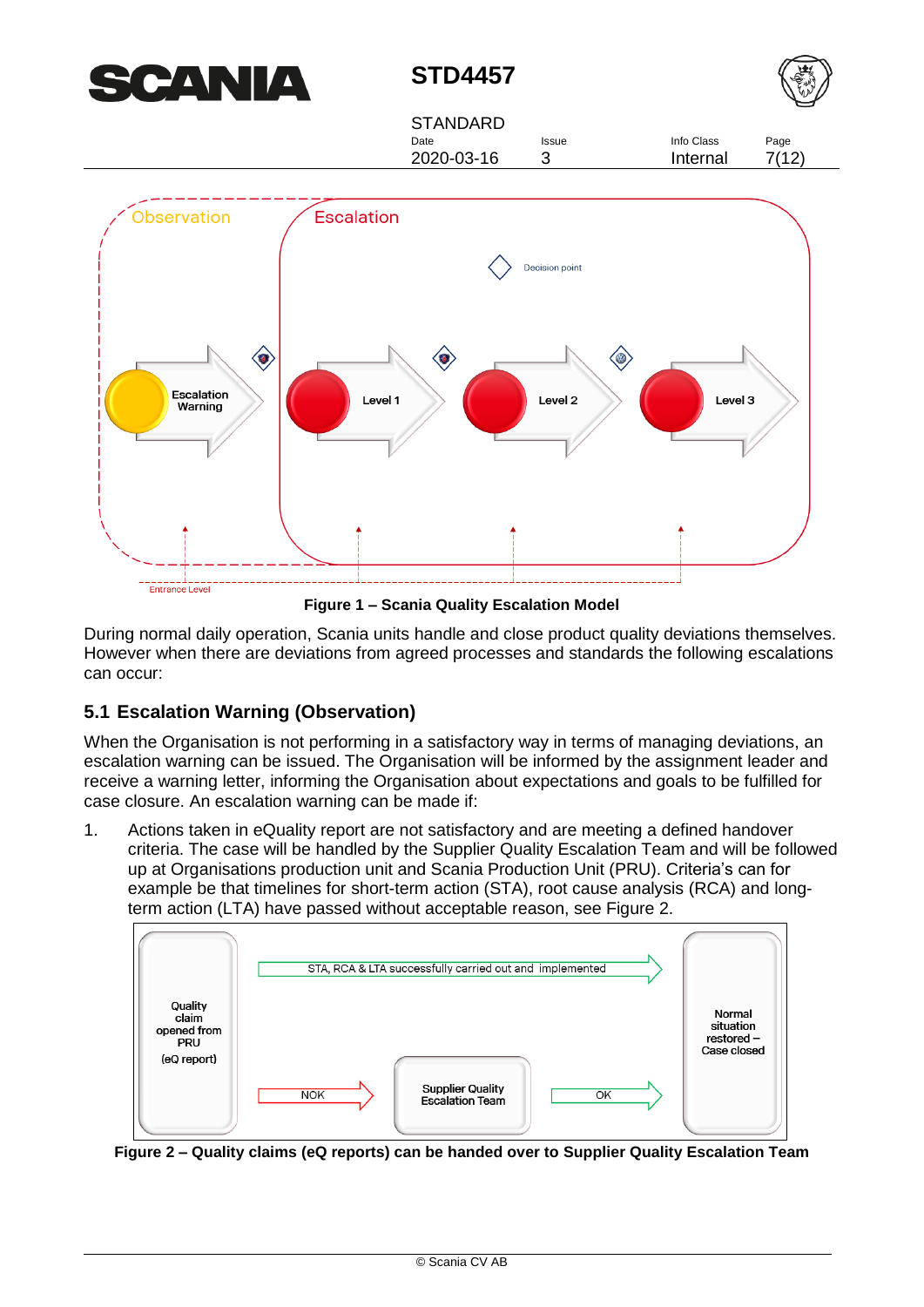



| <b>STANDARD</b> |              |            |       |
|-----------------|--------------|------------|-------|
| Date            | <b>Issue</b> | Info Class | Page  |
| 2020-03-16      |              | Internal   | 8(12) |

2. There is a risk that performance of an Organisation is not meeting the agreements regarding number of claims (eQuality reports) or PPM. This will be handled by the Commodity SQM.



**Figure 3 – eQuality forecast for end of the year** 

### <span id="page-7-0"></span>**5.2 Escalation Level 1**

If corrective actions taken in the warning phase are not satisfactory or successful, the Organisation can be escalated to level 1 or if performance of an Organisation is exceeding the agreements in terms of number of claims (eQuality reports) or PPM. An escalation can also be initiated if the Organisation is violating other Scania quality requirements.

The Organisation will be invited for an escalation meeting at Scania to agree upon a Corrective Action Plan (CAP) to solve any open issues. The Organisation is expected to present an analysis and action plan, including Pareto diagram of the failure modes, root cause analysis (5 why, Ishikawa etc.) for each failure mode and step down plan, to restore the normal situation. An escalation letter will be distributed after the meeting including expectations and de-escalation criteria.

These escalations are handled by the Supplier Quality Escalation Team SQM or the responsible Commodity SQM, depending of case origin. Follow up on the individual eQuality reports however remains the responsibility of the issuer.

Various tools can be used to protect Scania from deviations. In applicable situations Scania can demand the Organisation to install Control Shipment Level 1 or 2.

### <span id="page-7-1"></span>**5.3 Escalation Level 2 (C-warning VW Group)**

If corrective actions taken in Level 1 phase are not satisfactory or successful the Organisation can be escalated to Level 2. However there are also situations that can directly lead to a Level 2 escalation. For example if Organisation is not respecting the regulation regarding change management, if assignment leader does not get enough attention from the Organisation or the communication is poor/unreliable. Also when problems, which were supposed to be solved, appear again, a Level 2 escalation can be made immediately from daily routine.

The Organisation will be invited for an escalation meeting at Scania to agree upon a Corrective Action Plan (CAP) to solve any open issues. The Organisation is expected to present an analysis and action plan, including Pareto diagram of the failure modes, root cause analysis (5 why, Ishikawa etc.) for each failure mode and step down plan, to restore the normal situation. An escalation letter will be distributed after the meeting including expectations and de-escalation criteria.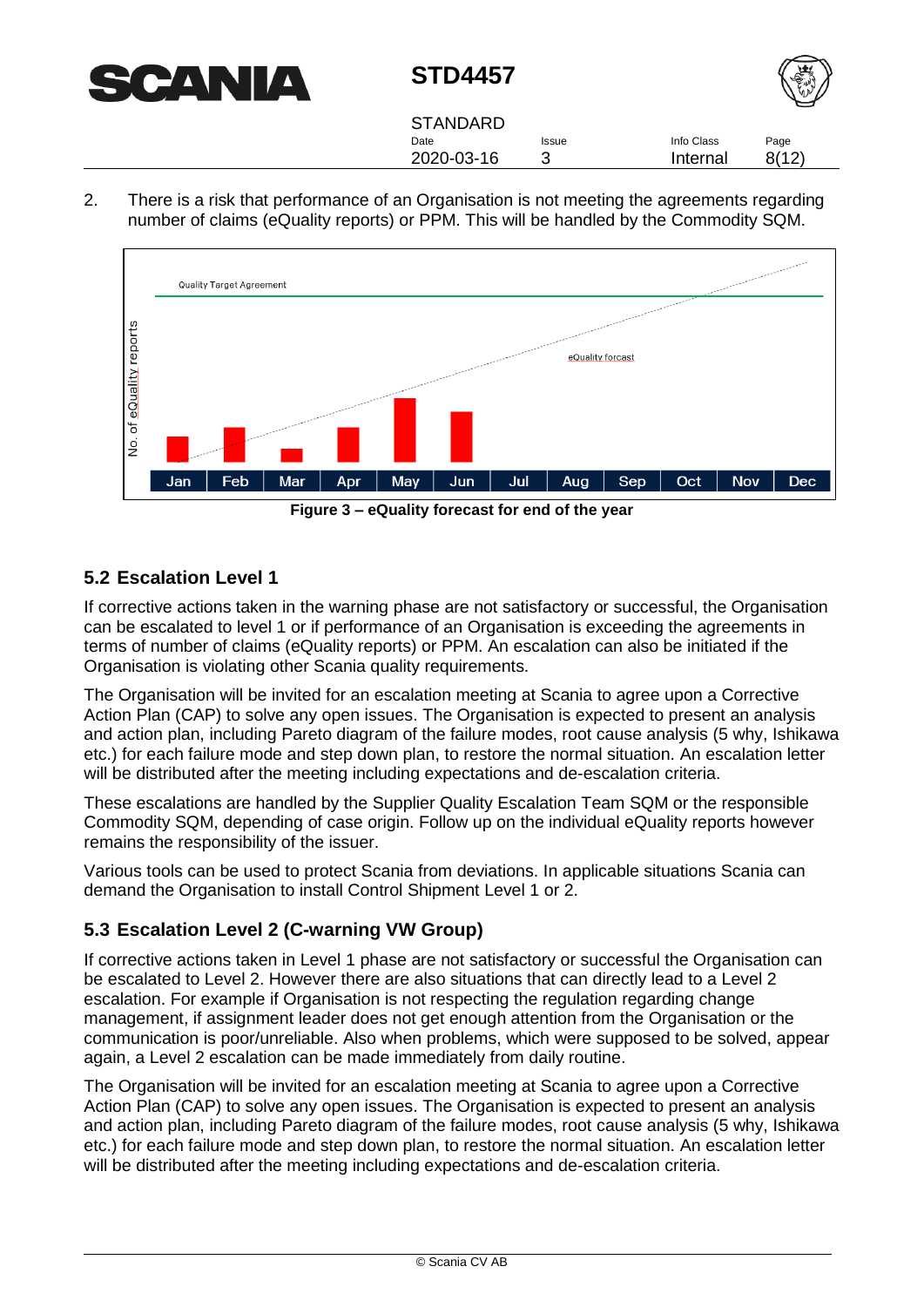

| <b>STANDARD</b> |              |            |       |
|-----------------|--------------|------------|-------|
| Date            | <b>Issue</b> | Info Class | Page  |
| 2020-03-16      |              | Internal   | 9(12) |

## <span id="page-8-0"></span>**5.4 Escalation Step 3 (C-rating)**

When the Organisation's performance is still insufficient regarding technical issues, the Organisation will be proposed for a Level 3 meeting conducted by the Volkswagen "Group Quality Assurance Purchased Parts" where a "C-rating" can be decided, meaning new business is on hold for the entire VW group. De-escalation from "C-rating" will be done by the same Volkswagen Group decision meeting.

The Organisation is expected to present all relevant information according to "Guideline for Suppliers for Top-Q Meeting preparation", provided with the invitation for the meeting.

The Organisation shall notify their certifying body within five working days after 'C' rating was given in the Top-Q meeting. The Organisation shall request the certification body to put Organisation's IATF 16949 certificate on suspension immediately. A copy of the notification shall be sent to the assignment leader that is handling the escalation process for Scania.

<span id="page-8-1"></span>It applies to all escalations that Scania usually de-escalates Organisations back to the daily routine when the Organisation has met the de-escalation criteria.

### **6 Supplier Quality Escalation Team**

Supplier Quality Escalation Team operates globally, with dedicated teams in various geographical areas, supporting issuers of eQuality reports working in the Scania units with deviation handling.

A visit by Supplier Quality Escalation SQM to the Organisation's facility where the deviation occurred will usually be made with short notice. Depending on the urgency, this visit can be on one day's prior notice.

The objective is to handle organisation-related problems, to solve them quickly and re-establish the normal situation and thereby secure the production at Scania.

<span id="page-8-2"></span>The Supplier Quality Escalation assignment leader takes over the responsibility for the follow up in the eQuality report from the issuer.

### **7 Handling routine of disturbances in projects**

When an Organisation receives the serial order including the PPAP request from the purchaser, the Organisation can accept or reject the PPAP request. When the PPAP request has been accepted by the Organisation, Scania counts with deliveries from the Organisation that will lead to a full approved PPAP according to PPAP request date in ePPAP, as requested in STD3868.

If the deliveries in the project work are below expectations, planned finish dates on activities are missed, communication is poor and not reaching the PPAP delivery date is possible, the issues will be handled by the responsible Purchaser.

A meeting with the Organisation will be arranged by the responsible Project Purchaser. The Organisation shall present a CAP to meet the project plan details.

When an Organisation wants to discuss deviation(s) in projects, please contact the responsible Purchaser or Commodity SQM at Scania.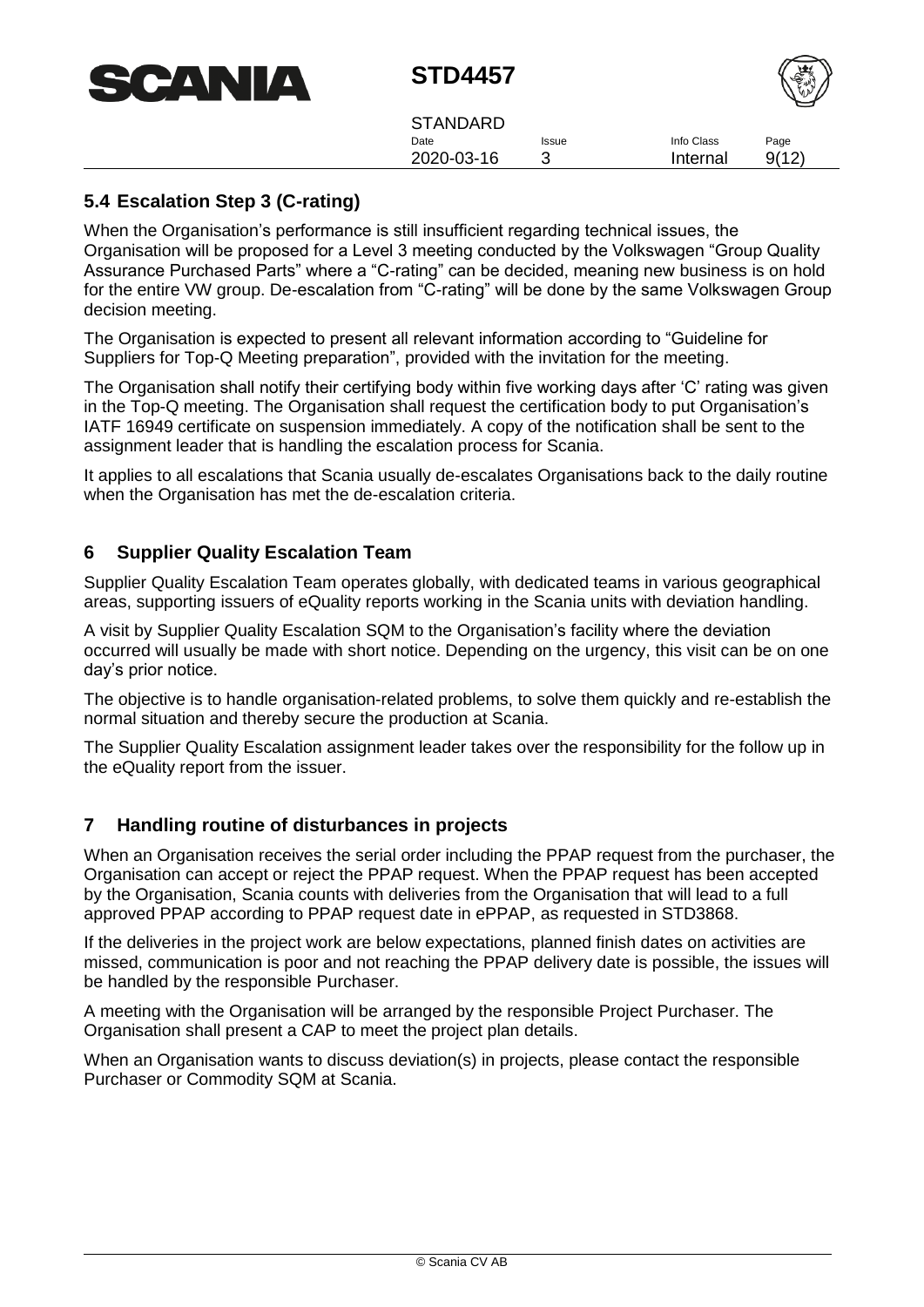



Date 2020-03-16 Issue 3 Info Class Internal Page 10(12) **STANDARD** 

## <span id="page-9-0"></span>**8 Conclusions**

This information is written primarily for Organisations to explain how deviations shall be handled by Organisations.

Furthermore, the document presents the Organisation requirements connected to this handling process.

If you want to discuss specific details connected to your company, please contact your designated Purchaser or SQM at Scania.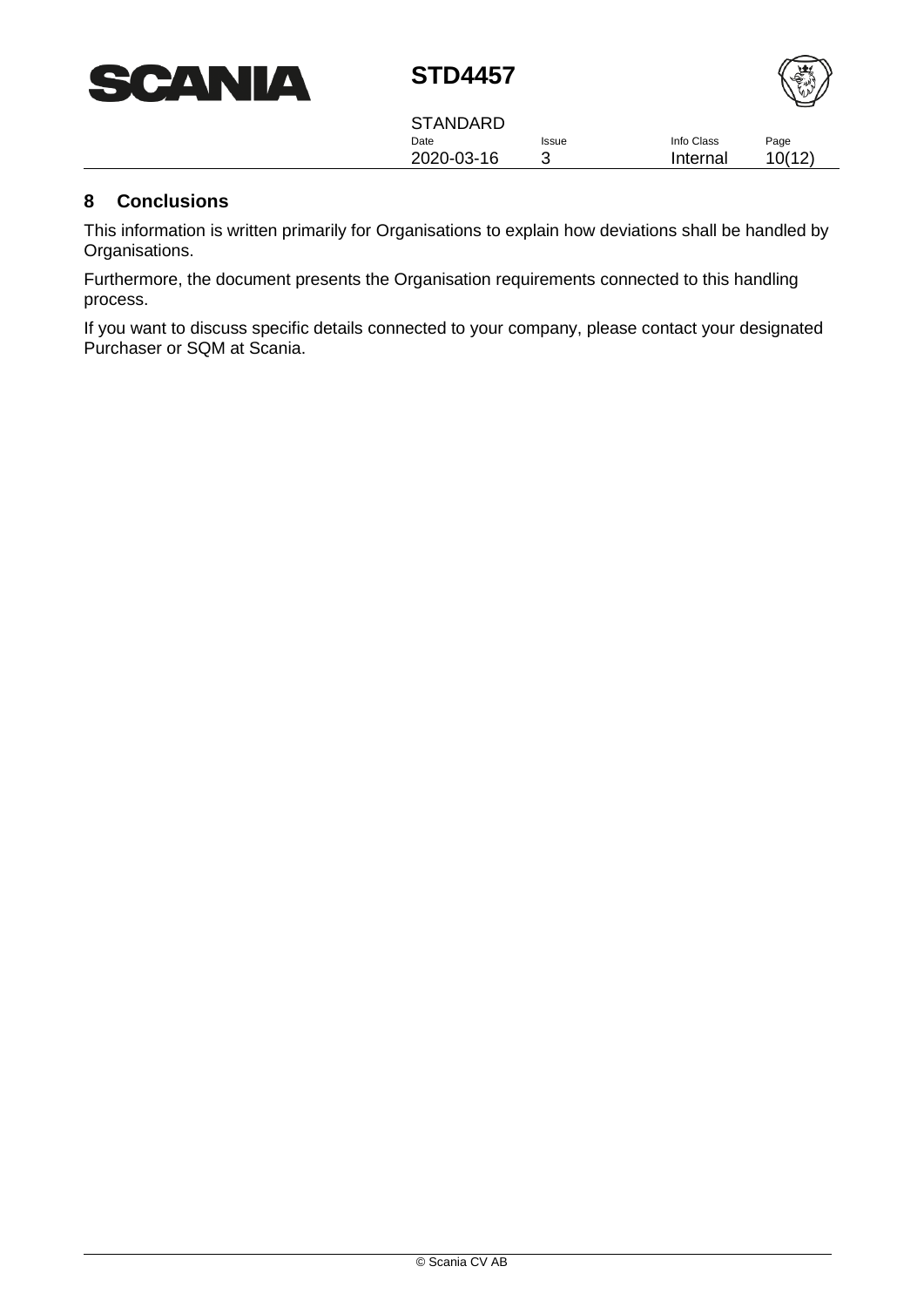| <b>SCANIA</b> |
|---------------|
|---------------|



Date 2020-03-16 Issue 3 Info Class Internal Page 11(12) **STANDARD** 

### <span id="page-10-0"></span>**9 Referenced documents and IT-System**

In this STD, all corporate standards are referred as international standards (e.g.: ISO, EN). These international standards are available as national edition at the respective national standardisation organisation (e.g.: DIN ISO, SS-ISO, DIN EN, SS-EN).

#### <span id="page-10-1"></span>**9.1 Normative references**

The following documents are referred to in the text in such a way that some or all of their content constitutes requirements of this document. For dated references, only the issue cited applies. For undated references, the latest issue of the referenced document (including any amendments) applies.

| STD3868                    | Scania Customer requirements                                                                             |
|----------------------------|----------------------------------------------------------------------------------------------------------|
| STD4172                    | Scania Logistics Manual                                                                                  |
| eQuality User Guide        | User guide modules "eQuality for Supplier" including "elnvoice" for<br>external Organisation Users       |
| Code of Conduct (eQuality) | Code of conduct concerning the communication between<br>Organizations and Scania via the eQuality system |
| <b>Formel Q konkret</b>    | Quality Management Agreement Between the Companies of the<br><b>Volkswagen Group and its Suppliers</b>   |

### <span id="page-10-2"></span>**9.2 Referenced IT-System**

This standard is linked to referenced IT-systems. Any changes in the standard shall be done in adiustment to them.

*eQuality system and eInvoice Deviation handling module eQuality for Suppliers*